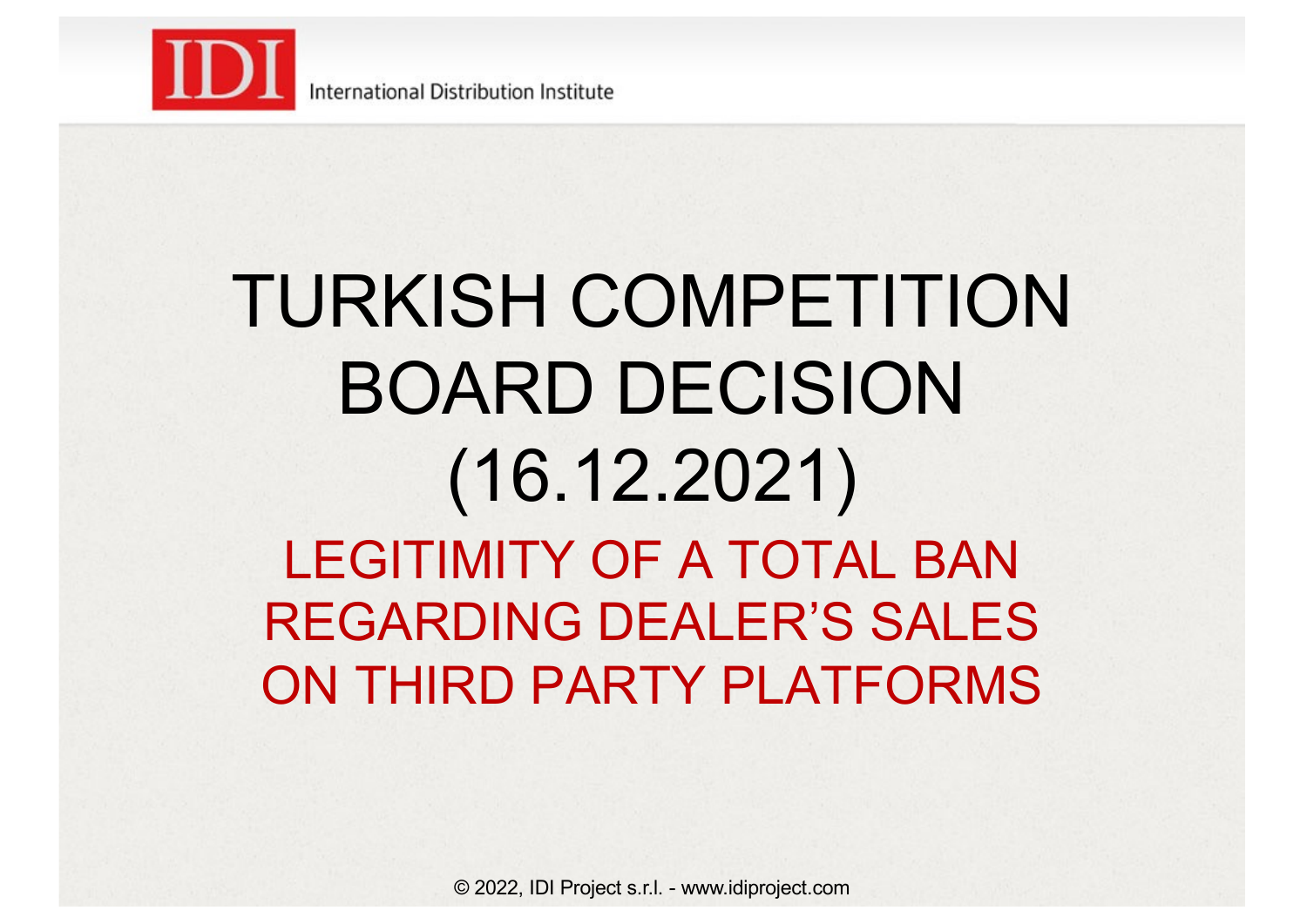

## Merits of the Application

- Exemption Application
	- A total ban regarding the sales of the dealers from third party platforms
- Relevant Market
	- White Goods Market
- Regulatory Background
	- Restriction of internet sales and passive sales within Turkish VBE Communique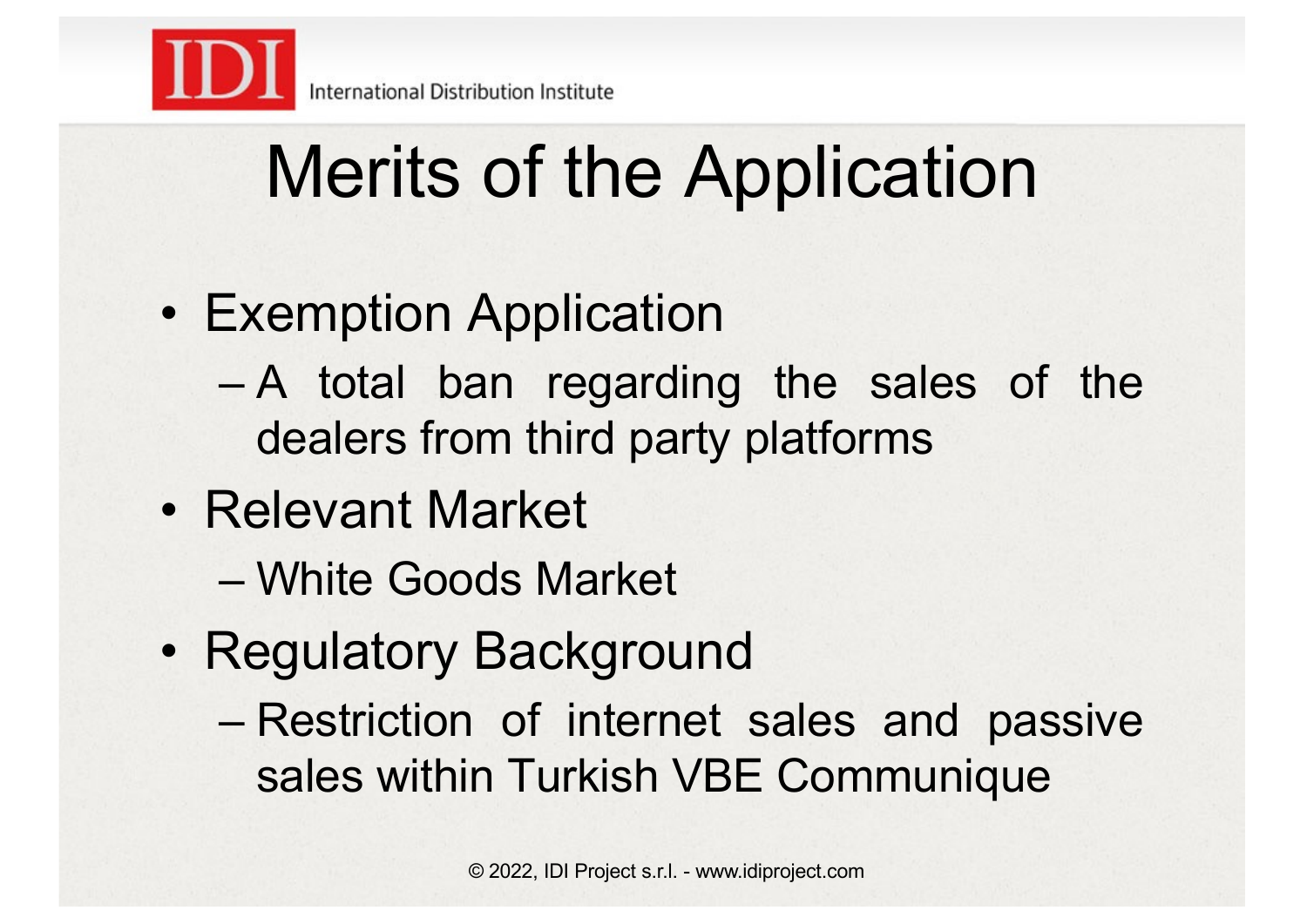

### Review of the Turkish Competition Board

• Sales from dealer's web site or third party platforms! Any difference?

Relevant decisions of the EU Commission and the Turkish Competition Authority.

- ! *Pierre Fabre, Bang et Olufsen, Roma Medical, Ping, Stihl, Bikeurope, Guess – BSH, Jotun , Baymak.*
- ! *Ciba Vision, Sennheiser, Adidas, Asics, COTY* (discussion..)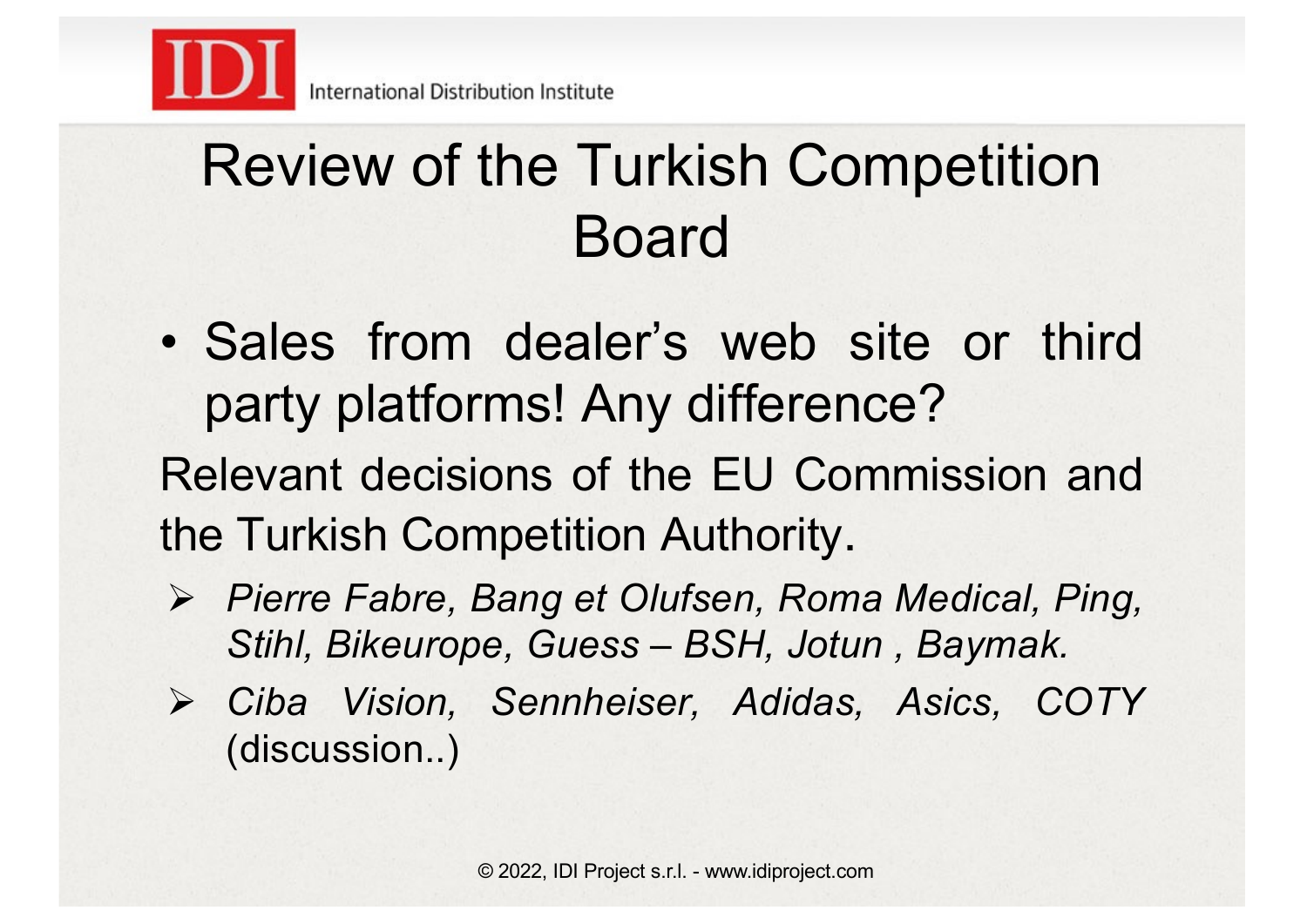

### Review of the Turkish Competition Board

#### o Total ban from the principle of proportionality!

- Trademark image
- Misleading information for consumers
- Failure to monitor the sales process and step-in when necessary
- = In violation of article 4 of the Turkish Competition Act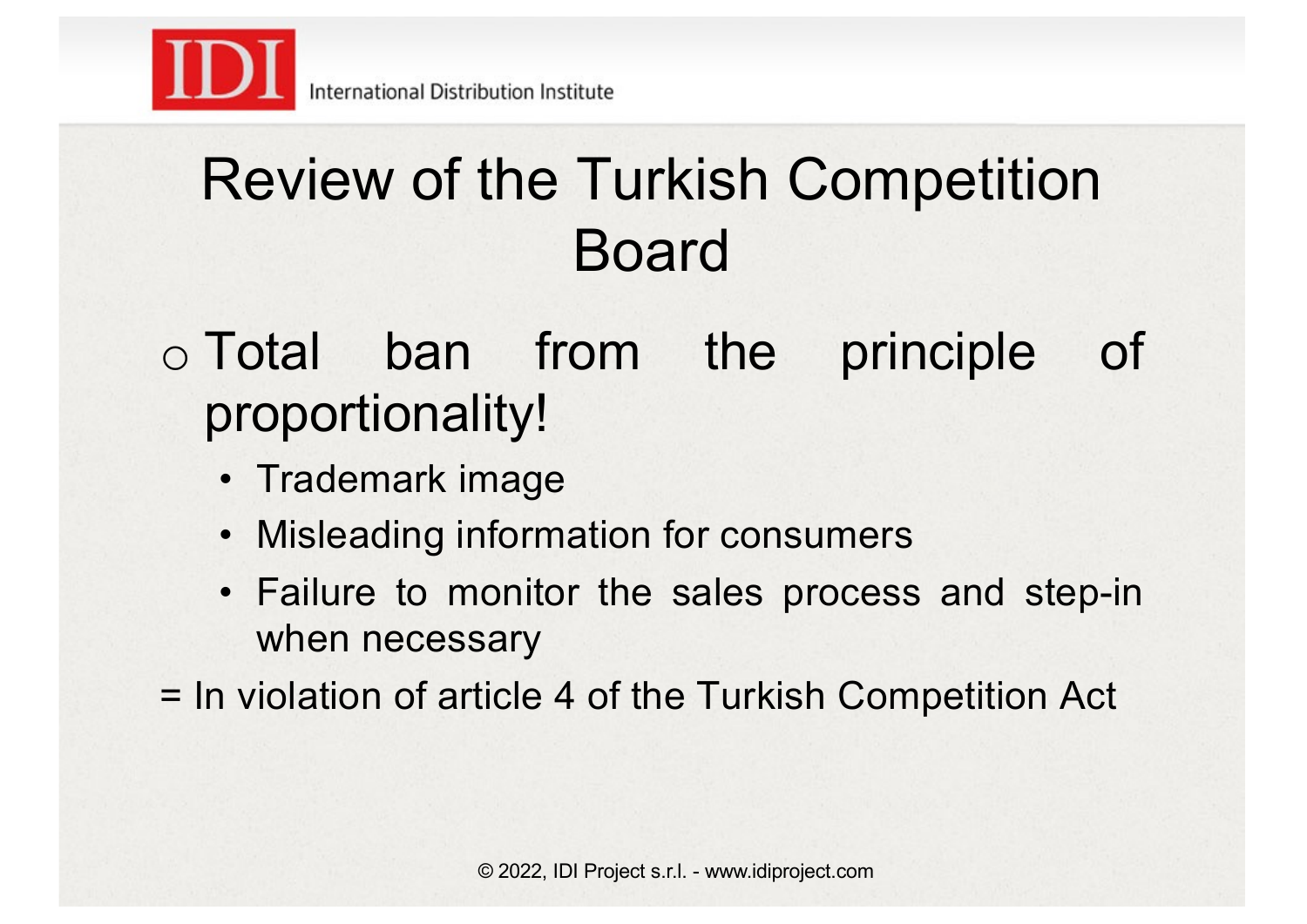

### Review of the Turkish Competition Board

Review of the TCA in consideration with the Turkish VBE communique

• **Equivalent Treatment Principle**, Omnichannel Strategy, use of Showrooms!

Review of the TCA in consideration with the requirements of an Individual Exemption

• **Free rider issue and efficiency assessment, benefits of third part platforms for Turkish consumers, Turkish digital market analysis, elimination of competition in the market**.